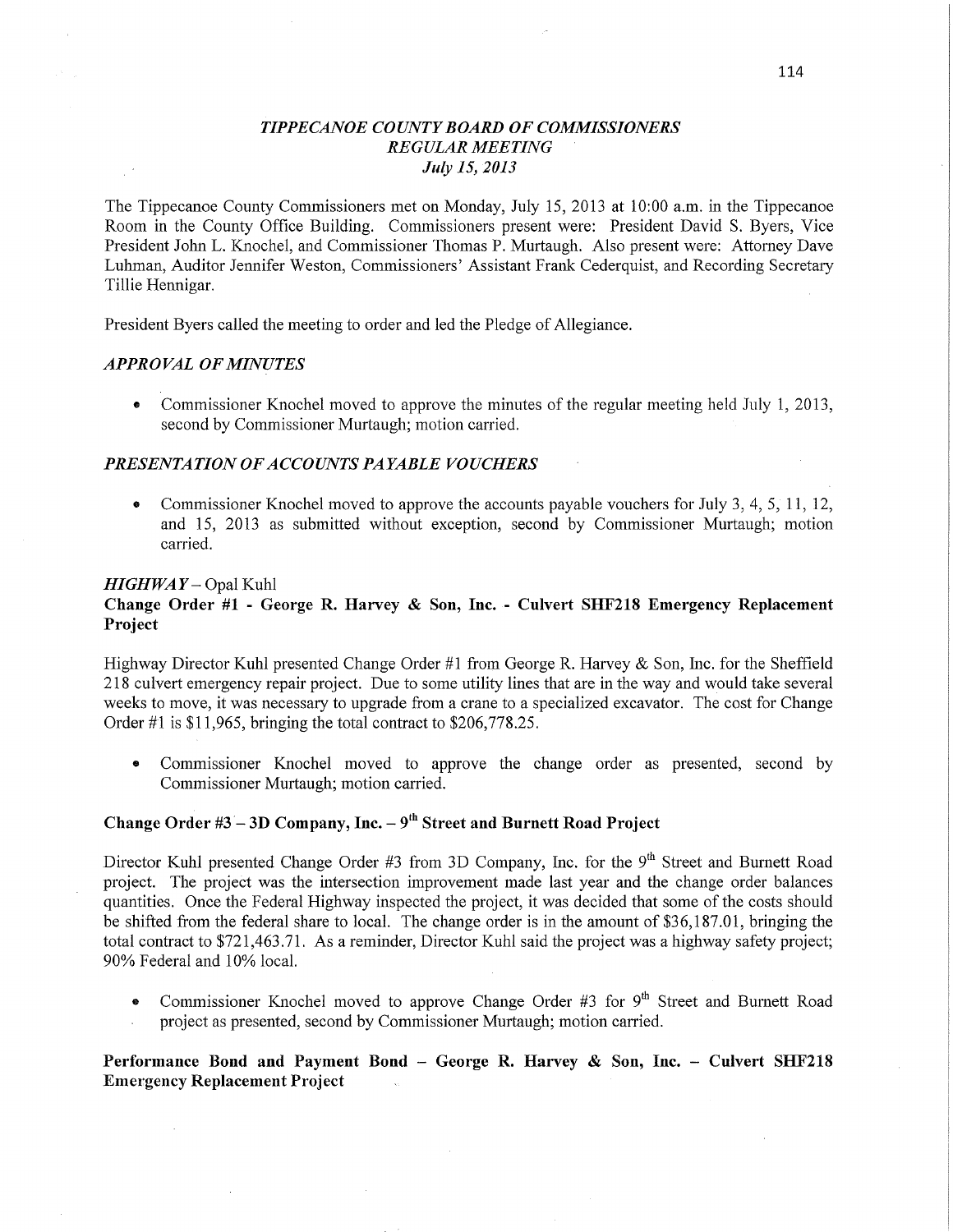Director Kuhl presented the Performance and Payment Bond from George R. Harvey & Son, **Inc.** for the Sheffield culvert project.

**0** Commissioner Knochel moved to approve the Performance and Payment Bond as presented, second by Commissioner Murtaugh; motion carried.

#### **Continuation Certificate** — **Frontier North,** Inc.

Director Kuhl presented a Continuation Certificate from Frontier North, **Inc.** to perform work in the public right-of—way.

**-** Commissioner Knochel moved to approve the Continuation Certificate from Frontier North, **Inc.**  as presented, second by Commissioner Murtaugh; motion carried.

# *GRANTS —* Laurie Wilson Permission to **Accept Grant**

Grant Facilitator Wilson requested permission to accept <sup>a</sup>grant for Juvenile Probation in the amount of \$5,400 from the Drug Free Coalition to purchase synthetic marijuana drug screens.

**0** Commissioner Knochel moved to approve acceptance of the grant as presented, second by Commissioner Murtaugh; motion carried.

Grant Facilitator Wilson requested permission to accept a grant for Superior Court 3 in the amount of \$5,000 from the Drug Free Coalition for youth substance abuse assessments. The grant is a continuation from last year.

**0** Commissioner Knochel moved to approve acceptance of the grant as presented, second by Commissioner Murtaugh; motion carried.

Grant Facilitator Wilson requested permission to accept <sup>a</sup>grant for the Health Department in the amount of \$98,141.60 from the Indiana State Department of **Health** for the Indiana Local Health Department Trust Account. The amount is for 18 months to realign the timing of the grant fiscal year. The grant pays Pauline Shen for contract work. It also pays for part time employees at the Health Department, equipment, and some utilities. The funds are tobacco settlement monies paid in advance every six months.

**0** Commissioner Knochel moved to approve acceptance of the grant 'as presented, second by Commissioner Murtaugh; motion carried.

#### **Permission** to **Apply** for **Grant**

Grant Facilitator Wilson requested permission to apply for a grant for Superior Court 3 in the amount of \$25,000 from the Indiana Supreme Court for the Court Improvement Project. It is a continuation project for mediation of CHINS (child in need of services) cases.

**0** Commissioner Knochel moved to approve permission to apply for the grant as presented, second by Commissioner Murtaugh; motion carried.

*VILLA —* Mary Fender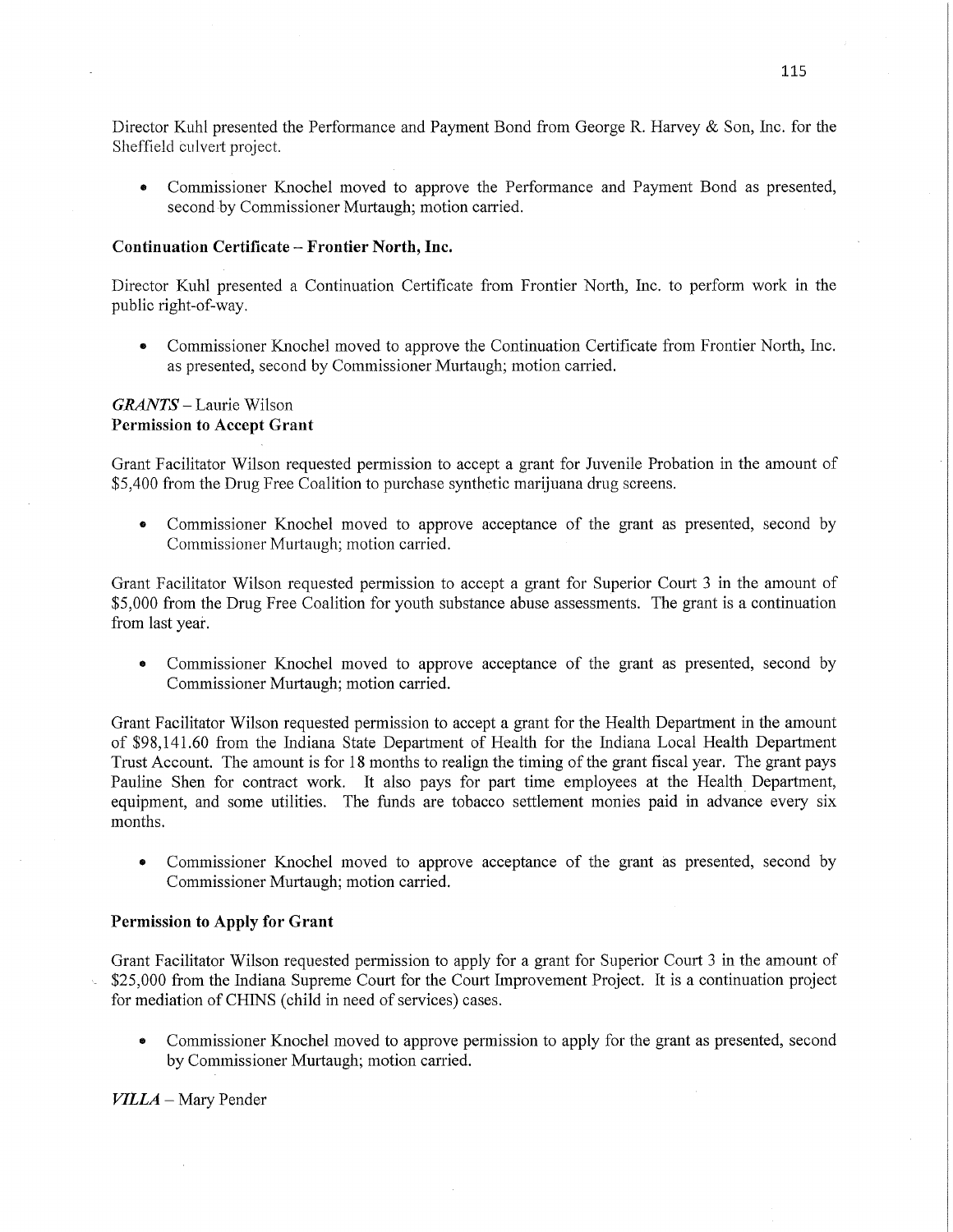### **Indiana Family & Social Services Administration Agreement**

Attorney Luhman said the agreement has **been** reviewed; it is the same as last year, and in acceptable form for approval.

**0** Commissioner Knochel moved to approve the agreement as presented, second by Commissioner Murtaugh; motion carried.

### **Application** for **Admission**

• Commissioner Knochel moved to approve the application to the Villa for Peter S. Skendrovic, second by Commissioner Murtaugh; motion carried.

# *M* UL *T I B UILDING H* VAC SER *'II/I* CE *A GREEMEN T*

Commissioners' Assistant Cederquist said the agreement-is a multi-building HVAC preventative maintenance agreement with BA. Dodd, Inc. The agreement covers three units at the Sheriff's Department, two units at the Courthouse, and County Office Building. The cost is \$31,000 per year, to be paid quarterly.

**.** Commissioner Knochel moved to approve the service agreement as presented, **second** by Commissioner Murtaugh; motion carried.

# **APPOINTMENTS TO COMMON WAGE BOARD**

**0** Commissioner Knochel moved to approve the appointments of Eleanor Mlynarik to the Ivy Tech Common Wage Committee and Jean Hall to the Purdue University Common Construction Wage Committee, second by Commissioner Murtaugh; **motion** carried.

# *UNFINISHED/NEW BUSINESS*

Commissioner Murtaugh said the Riverfest was last weekend. He thanked the County team composed of Matt Shively (Surveyor), Kimberly Holst (Assessor), Nick Adams (Assessor), Jared Bond (Board of Elections and Registration), Sue Gerlach (Indiana State Department of Agriculture), Chris Remley (Soil and Water), Becky Ross and Arelys Ortiz (US Department of Agriculture NRCS), and Julie VanHorn (LPD). He congratulated the team, saying they did an outstanding job; Winning both heats. He also thanked Linda Horton for putting the team together.

President Byers requested approval of a contract with Tecton for an inside vestibule at the Fairgrounds Home Economics building. The contract is in the amount of \$3,230, with \$1,000 of the amount as a contingency. Attorney Luhman said an attachment is being prepared for e-verify and the **Iran** provision. The project will begin following the completion of the fair. One of the managers at the Fairgrounds has construction experience and will complete a portion of the construction framing.

**0** Commissioner Knochel moved to approve the contract with Tecton upon receipt of the e-verify and non-business with Iran attachment, second by Commissioner Murtaugh; motion carried.

President Byers invited everyone to the Fairgrounds July  $20 - 27$  for the County Fair.

President Byers announced a Joint Session Meeting with Council on Thursday, July 18 at **10:00** am.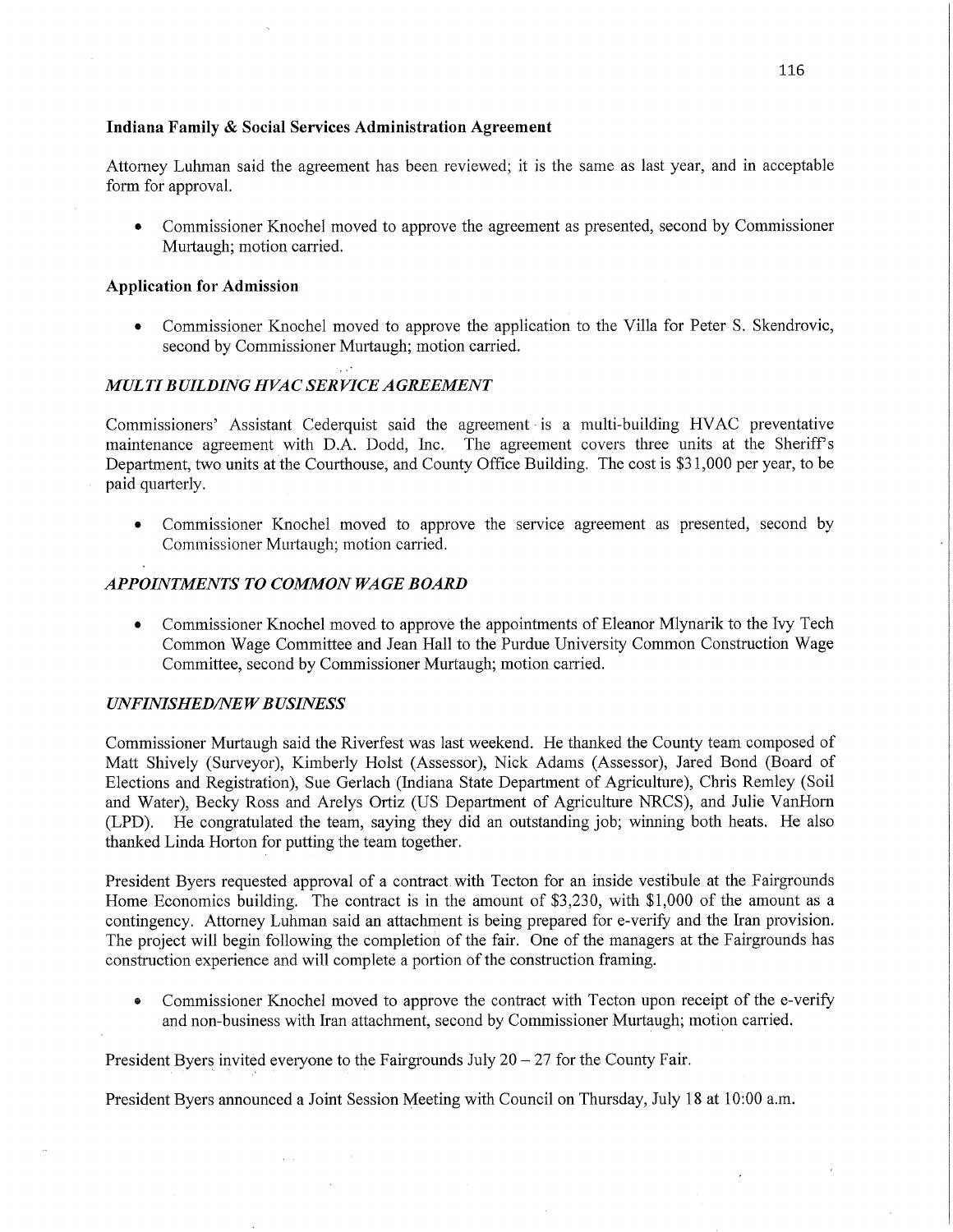### *REPORTS* ON *FILE*

The following reports will be on file in the Commissioner's office:

Central Mail and Duplicating Building Commission Parks and Recreation Wabash River Heritage Corridor Commission

#### *PUBLIC COMMENT*

Barbara Willis **—** 4117 Fiddlesticks Dr., Lafayette *—* Ms. Willis said she and several neighbors are presen<sup>t</sup> to oppose and ask for consideration of changing the Tippecanoe County Fireworks Ordinance. Currently, fireworks are allowed every day of the year until 11:00 p.m. She requested an Ordinance be revised to be in line with Lafayette which allows fireworks for ten days before and after July  $4<sup>th</sup>$  and also New Years. Rockets have been found in her yard and on her neighbor's roof; the noise is like a war zone. The continued fireworks are also a problem for dogs and dog owners.

Commissioner Knochel said Ms. Willis has a very reasonable request. The problem with addressing this issue in the past is the enforcement; the county is much larger than either of the two cities. By the time <sup>a</sup> call is made and a member of the Sheriff's Department responds; the fireworks are over.

Sheriff Brown said it is a good time to address the situation again. The complaints and the period of time fireworks are being discharged continue to grow. He proposed collecting information in regard to how the complaints have increased and return with the information at the next meeting. From an enforcement standpoint, it is difficult to control; however, it would be fair if an ordinance was in place similar to the other jurisdictions.

Commissioner Murtaugh said in addition to the call from Ms. Willis, he has also received a number of comments from the public expressing appreciation for the burn ban in 2012 as it eliminated the fireworks. It is time to discuss an ordinance that mirrors the City. He proposed hearing an Ordinance at the next meeting. Attorney Luhman said it has been approximately five years since the Ordinance has been reviewed.

As there were no further public comments, Commissioner Knochel moved to adjourn.

Meeting adjourned at 10:19 a.m.

BOARD OF COMMISSIONERS OF THE COUNTY OF TIPPECANOE

David S. Byers, President

Knochel, Vice President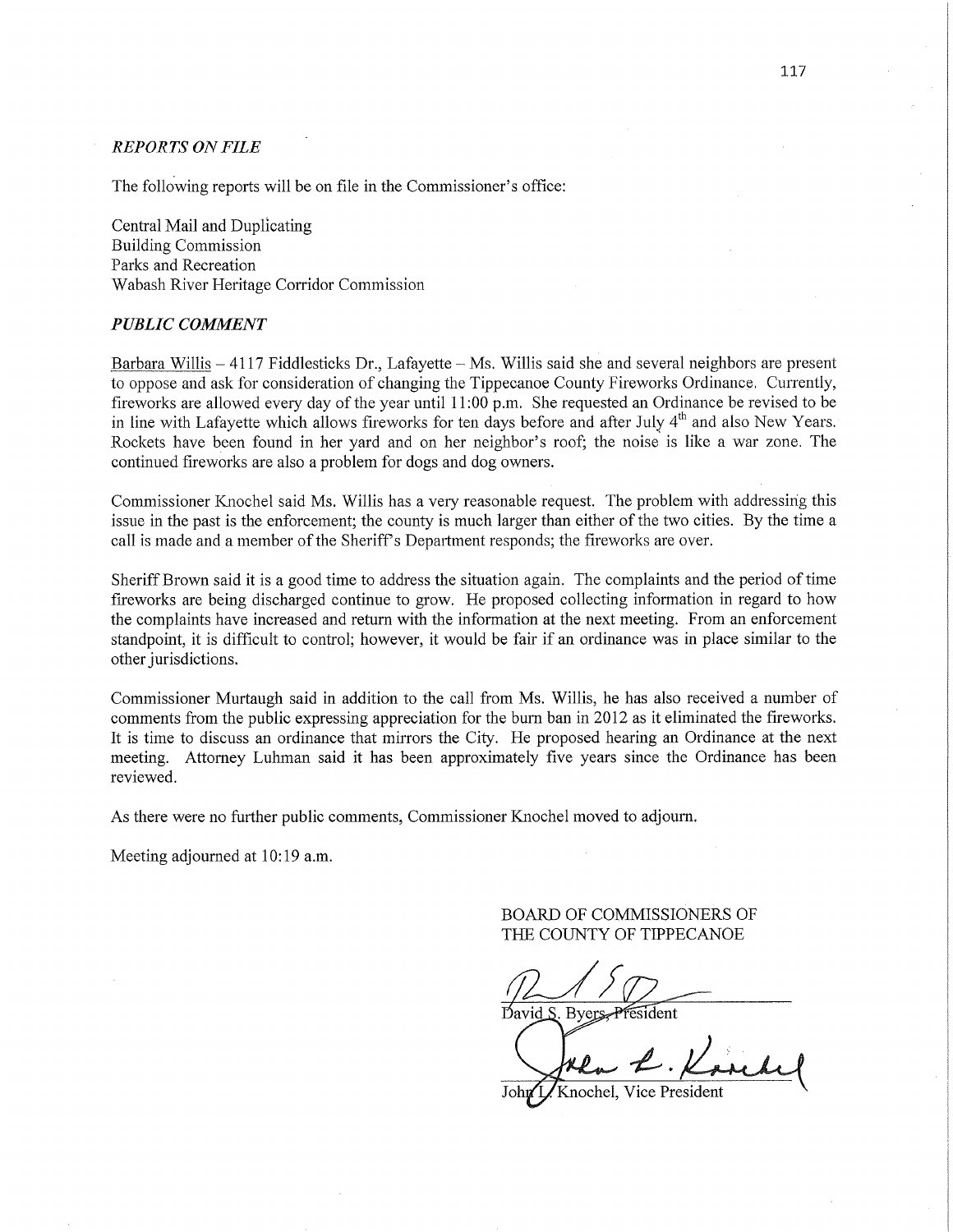Thomas P. Murtaugh, Member

ATTEST:

Westo  $\frac{1}{08/05/2013}$ Jennifer Weston, Auditor

ż

/th